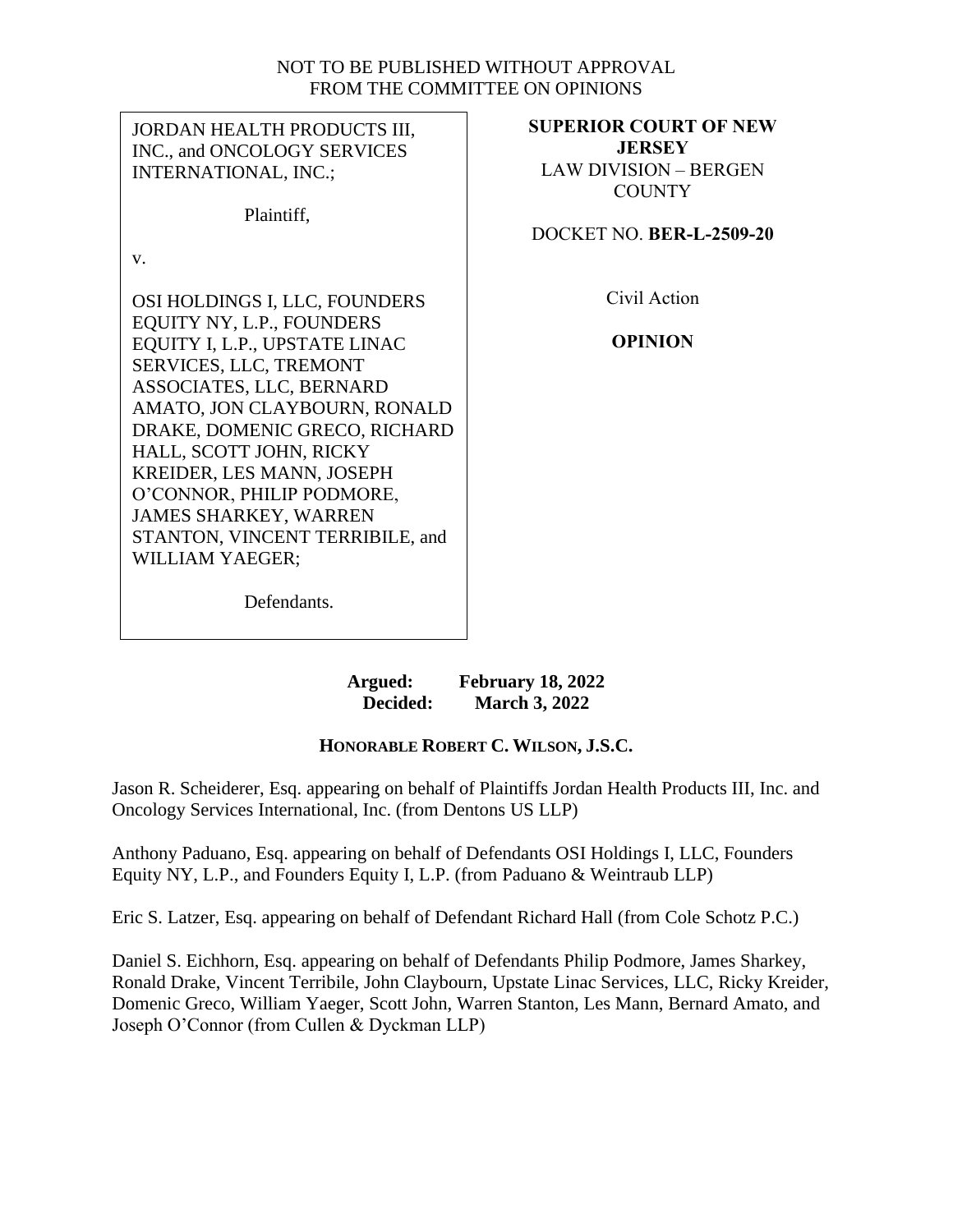#### **FACTUAL BACKGROUND**

**THIS MATTER** arises out of a claimed breach of a provision contained within a Stock Purchase Agreement ("SPA"). Jordan Health Products III, Inc. ("Jordan Health") and Oncology Services International, Inc. ("OSI", and together with Jordan Health, "Plaintiffs") completed an SPA with OSI Holdings I, LLC ("Defendant Holdings"), Founders Equity NY, L.P., Founders Equity I, L.P., Upstate Linac Services, LLC, Tremont Associates, LLC, Richard Hall ("Defendant Hall"), Bernard Amato, John Claybourn, Ronald Drake, Domenic Greco, Scott John, Ricky Kreider, Les Mann, Joseph O'Connor, Philip Podmore, James Sharkey, Warren Stanton, Vincent Terribile, and William Yaeger ("Defendants" and "Sellers") on or about July 6, 2016. Pursuant to the SPA, Jordan Health bought all of Defendants' equity in OSI, a company which sells and services medical equipment. Defendant Holdings was made the authorized representative of the Sellers/Defendants and as the holder of ODI stock. Defendants each were a party to the SPA in their individual capacities and as owners of various classes of OSI stock.

The parties' sale was subject to various representations and warranties set forth in the SPA. Specifically, under Section 5.21 of the SPA, Defendants represented and warranted that OSI, prior to the closing date of the transaction, had not made any illegal or improper payments in past transactions. Defendants also represented and warranted, under Section 5.10 of the SPA, that OSI, again prior to the closing date of the transaction, had good and marketable title to the assets sold in the transaction.

#### **Indemnification Obligations Under the SPA**

Article X of the SPA governs indemnification. Section 10.1 provides, in pertinent part, as follows, "From and after the Closing Date, subject to the limitations set forth in this Agreement, each Seller hereby agrees to, severally in proportion to such Seller's Pro Rata Percentage, and not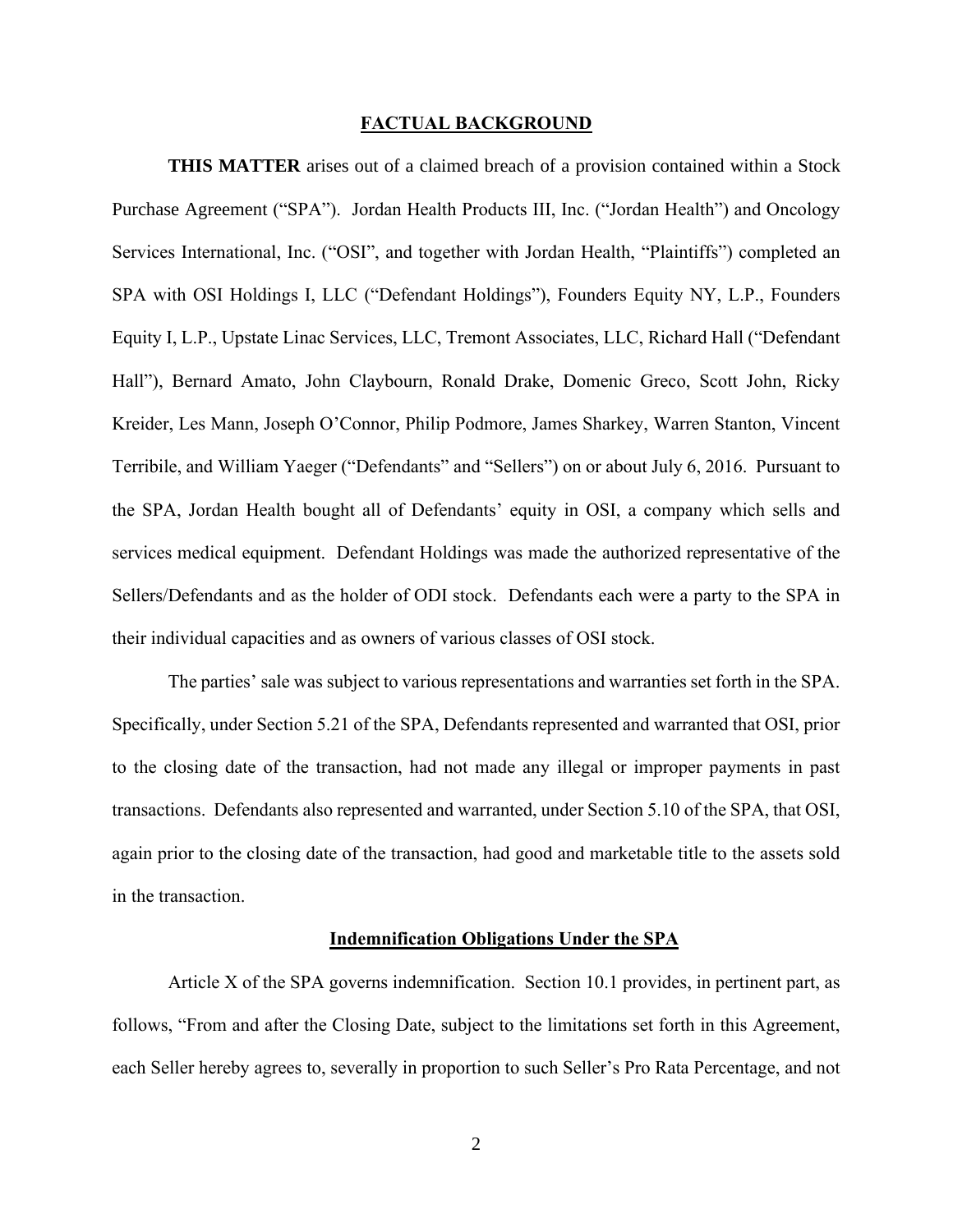jointly, indemnify and hold harmless the Purchaser Indemnified Parties from and against any and all Losses . . . ." The SPA defines "Losses" to include "any and all losses, liabilities, obligations, damages, judgments, fines, penalties, fees, costs and expenses." Defendants agreed to indemnify Plaintiffs for any Losses resulting from a breach of Sections 5.10 and 5.21.

A claim for indemnification may arise under the SPA by virtue of a meritorious third-party action. Section 10.5 requires Plaintiffs to promptly notify Defendants upon "becom[ing] aware of a third party claim which [Jordan Health or OSI] believes is likely to result in a Claim for indemnification pursuant to this Agreement[.]"

#### **The Arbitration and Plaintiffs' Demands**

In May 2019, Centro Avanzado de Radioterapia and Centro Oncologico Internacional (together, "CART") made an AAA Demand for Arbitration against OSI. CART alleged a breach of contract related to four sales agreements that CART and OSI entered into in 2012 and 2013, several years before the SPA. In October 2019, CART filed an "Amended Statement of Claim," in which it alleged that certain commissions paid by OSI "constituted commercial bribes in violation of New York law." Plaintiffs allege the Amended Statement of Claim "was the first time CART made OSI aware of any allegation of bribery with respect to the sale of equipment."

Plaintiffs' counsel served Defendant Holdings with a demand for indemnification by notice date January 15, 2020 ("January Demand"). The January Demand expressly acknowledges that Plaintiffs' entitlement to indemnification is contingent on a finding that Defendants are, in fact, in breach of a representation or warranty in the SPA. The Complaint similarly acknowledges that Defendants' obligation to indemnify is contingent on a finding that Defendants breached a representation or warranty in the SPA. Plaintiffs allege they served the January Demand after becoming aware of allegations that could trigger Defendants' indemnification obligations pursuant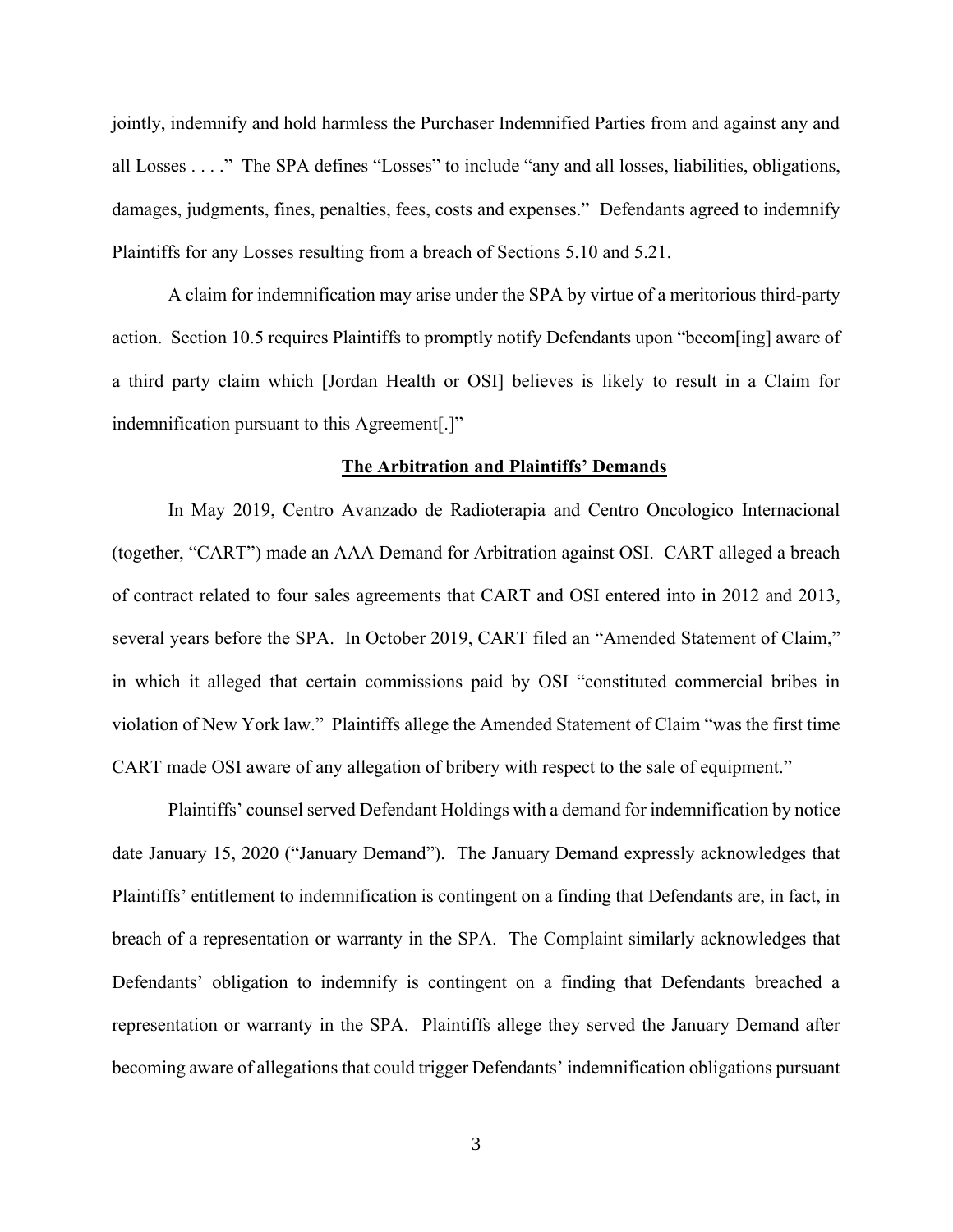to Sections 5.21 and 10.1(a)(i) of the SPA. Plaintiffs similarly allege that CART's Amended Statement of Claim alerted Defendants to new allegations which amounted to a potential breach of Section 5.21's Fundamental Representation that OSI had not made any improper or illegal payments to assist it in obtaining or retaining business.

Plaintiffs became aware, shortly after serving the January Demand, that in December 2019 CART brought a criminal complaint against OSI in the Central Office for the Investigation of Financial Crimes of the Attorney General of Mexico City (the "Criminal Action"). Upon learning of the Criminal Action, Plaintiffs sent a second demand for indemnification to Defendants.

#### **Plaintiffs' Lawsuit**

Plaintiffs filed their initial complaint in this action on April 27, 2020, against several individual and corporate Defendants seeking to enforce the indemnification provisions of the SPA. Consistent with the Indemnification Demands, Plaintiffs acknowledged in the initial complaint that their claims are predicated on a finding that Defendants breached a representation or warranty in the SPA.

On August 14, 2020, the Court granted Defendants' motions to dismiss the complaint, in its entirety, on the basis that plaintiffs' claims were not ripe for adjudication, as they were subject to the pending Arbitration. If the Arbitrator determined that OSI did not breach Section 5.21, Plaintiffs would not be entitled to any indemnification, as Article X only provides for indemnification "for Losses arising from a breach" of Section 5.21. The Court ruled that Plaintiffs could refile the Lawsuit, upon the conclusion of the Arbitration, provided that damages had accrued as a result of the decision in that Arbitration. Plaintiffs prevailed in the Arbitration as there was no finding of any illegal or improper payments. Therefore, no damages accrued because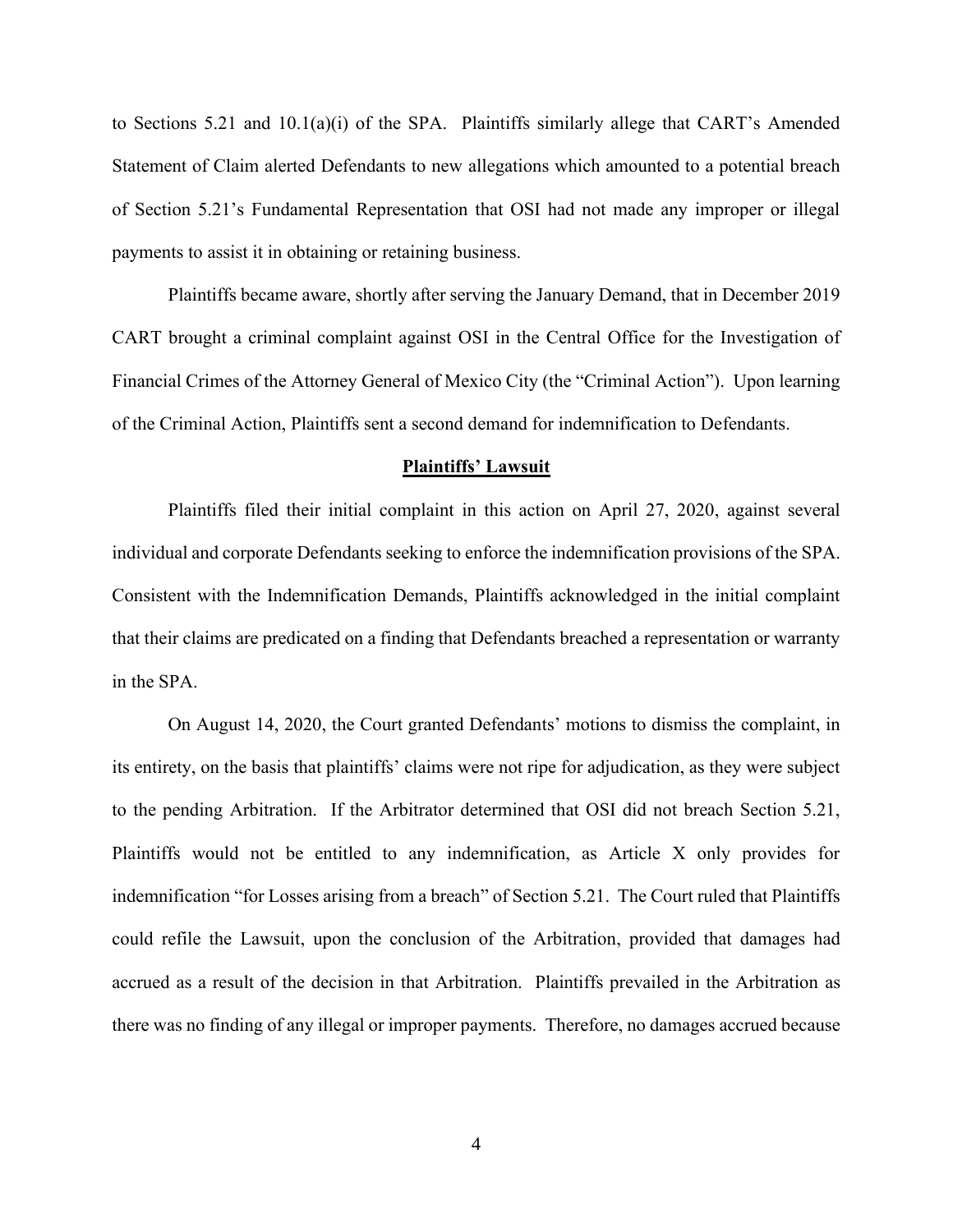there was no breach of the so-called Fundamental Representation by Richard Hall, or any of the Defendants. Nonetheless, Plaintiffs insisted on re-filing the instant suit.

On March 31, 2021, approximately eight months after the Court's dismissal ruling, the Arbitrator entered the Final Award in Arbitration. The Final Award was fully favorable to OSI, as the Arbitrator rejected, in every possible respect, CART's claim that OSI made improper payments in connection with its transaction with CART or committed conversion. On July 23, 2021, Plaintiffs reinstated the lawsuit by filing the Complaint. The Complaint acknowledges that Defendants' indemnification obligation is triggered only if they are found in breach of a representation or warranty in the SPA, and the Final Award in the Arbitration was fully favorable to OSI.

For the reasons below, Defendants' Motions for Summary Judgment are **GRANTED,** and Defendant Hall's Counterclaim is **GRANTED**.

#### **SUMMARY JUDGMENT STANDARD**

The New Jersey procedural rules state that a court shall grant summary judgment "if the pleadings, depositions, answers to interrogatories and admissions on file, together with the affidavits, if any, show that there is no genuine issue as to any material fact challenged and that the moving party is entitled to a judgment or order as a matter of law."  $R_1$ . 4:46-2(c). In Brill v. Guardian Life Insurance Co., 142 N.J. 520 (1995), the Supreme Court set forth a standard for courts to apply when determining whether a genuine issue of material fact exists that requires a case to proceed to trial. Justice Coleman, writing for the Court, explained that a motion for summary judgment under  $\underline{R}$ . 4:46-2 requires essentially the same analysis as in the case of a directed verdict based on R. 4:37-2(b) or R. 4:40-1, or a judgment notwithstanding the verdict under R. 4:40-2. Id. at 535-536. If, after analyzing the evidence in the light most favorable to the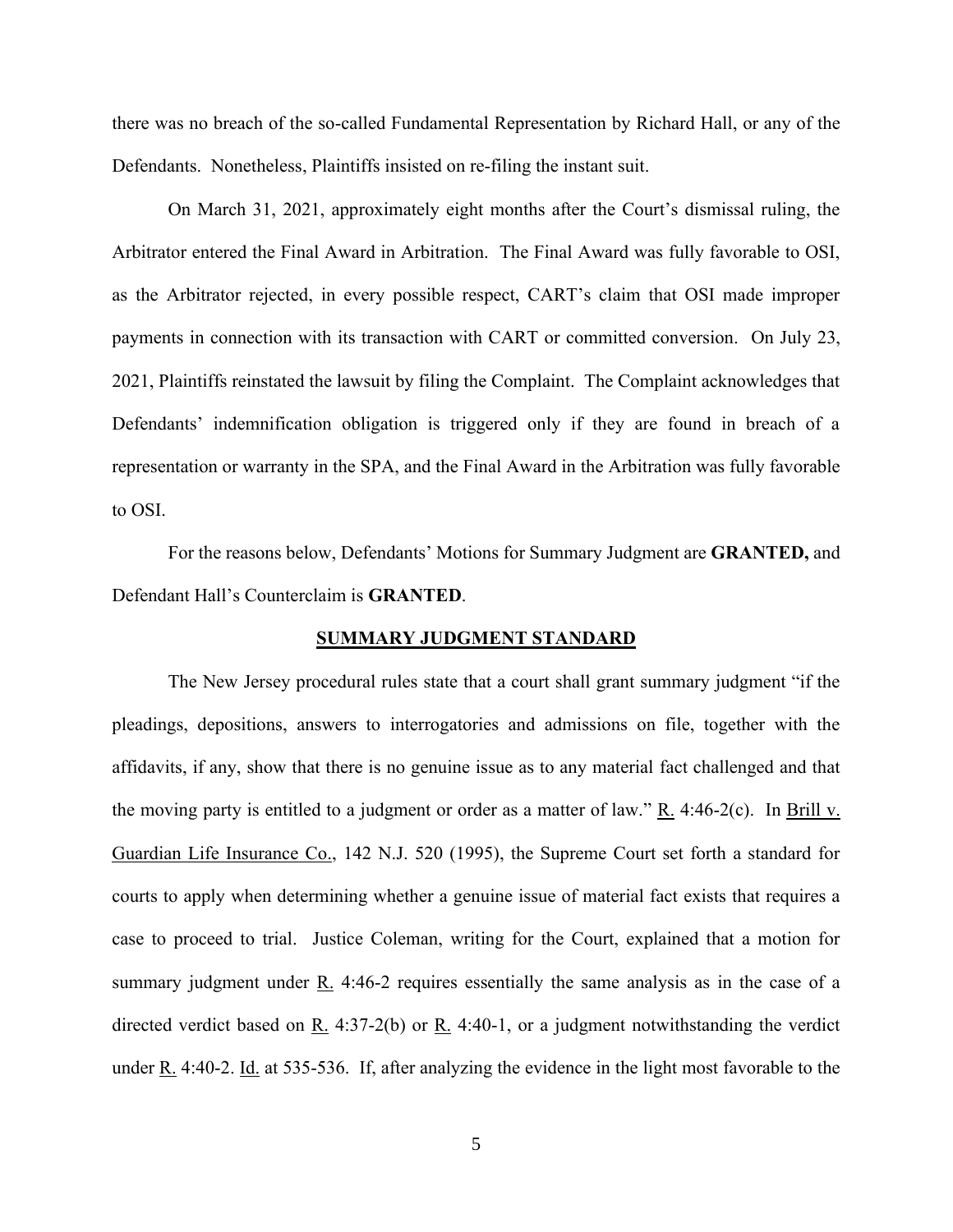non-moving party, the motion court determines that "there exists a single unavoidable resolution of the alleged dispute of fact, that issue should be considered insufficient to constitute a 'genuine' issue of material fact for purposes of  $\underline{R}$ . 4:46-2." Id. at 540.

#### **RULE OF LAW AND DECISION**

## **I. Breach of Contract Claim (Count I)**

Plaintiffs argue that Defendants breached the SPA by refusing to comply with their indemnification obligations to Plaintiffs stemming from claims related to a misrepresentation contained in Section 5.21. Plaintiffs misstate the SPA's terms and Defendants' obligations. Section 10.1(a)(i)(B) of the SPA requires Defendants to "indemnify and hold [Plaintiffs] harmless . . . from and against any and all Losses resulting from: (i) . . . (B) any misrepresentation or breach of warranty made by the [Defendants] in Article V." By these terms, a claim or accusation of breach is insufficient to trigger Defendants' indemnification obligations, an actual breach is required.

Under Delaware law, the stipulated choice of law applicable for this matter, "indemnity provisions . . . [are] to be construed strictly rather than expansively." Computer Scis. Corp. v. Pulier, No. 11011-CB, 2019 Dee. Cha. LEXIS 177, at \*5 (Del. Ch. May 19, 2019). Under settled law, "it is not the job of a court to relieve sophisticated parties of the burdens of contracts they wish they had drafted differently . . . it is the court's job to enforce the clear terms of contracts. DeLucca v. KKAT Mgmt., No. 1382-N, 2006 Del. Ch. LEXIS 19, \*7 (Del. Ch. Jan. 23, 2006).

The Delaware Supreme Court has previously rejected a similar argument proffered by Plaintiffs. In Winshall v. Viacom Intl., Inc., 76 A.3d 808 (Del. 2013), Viacom sought indemnification from former shareholders of a company Viacom acquired pursuant to a Merger Agreement that required indemnification of Viacom against "Losses, which may be sustained or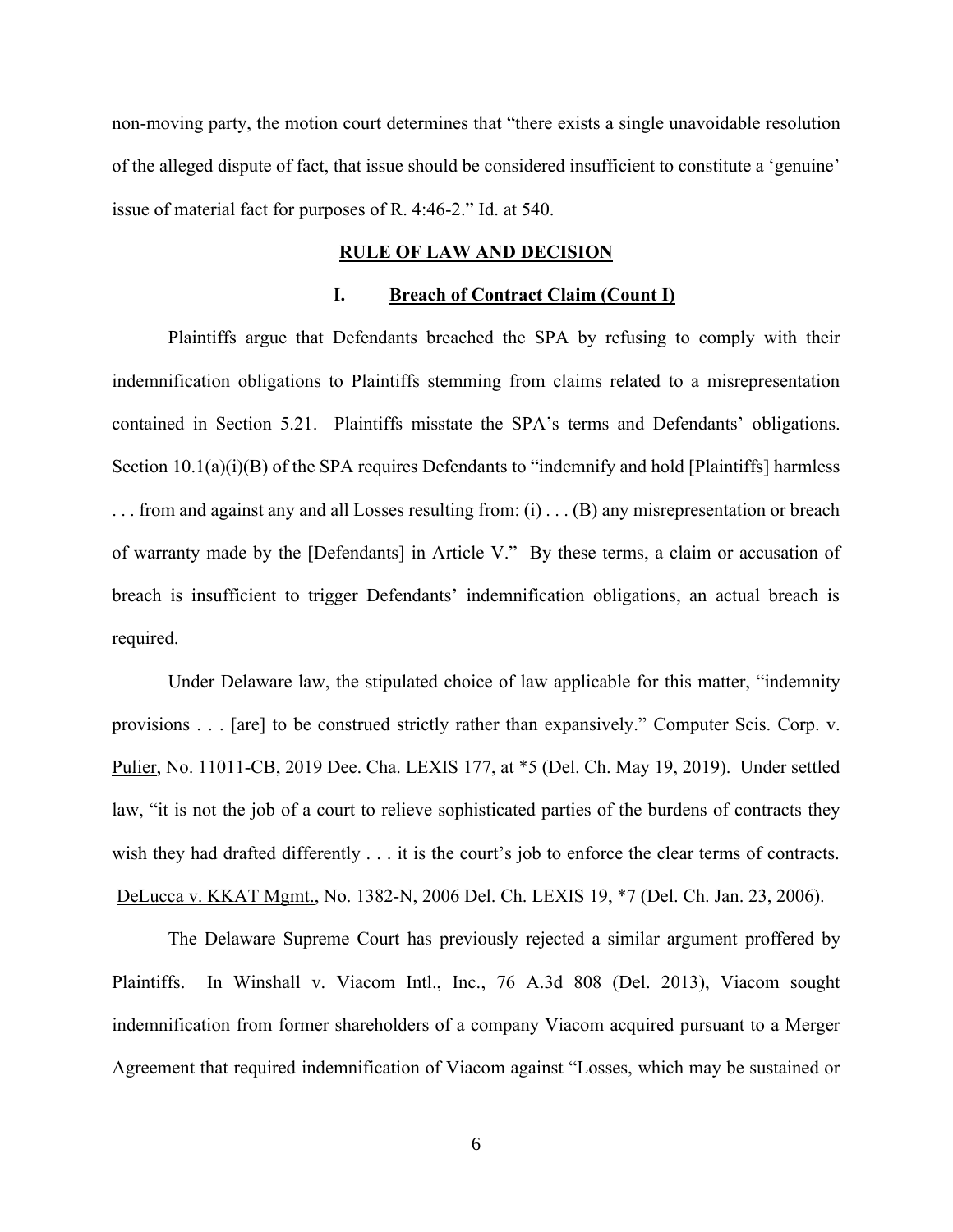suffered by [Viacom] based upon, arising out of or by reason of : (i) the breach of any representation or warranty of the [shareholders'] Company." Id. at 820. The Delaware Court rejected Viacom's argument "that the . . . Agreement impose[d] an 'independent duty to pay defense costs' that [wa]s separate from and 'broader than the duty to indemnify,'" ruling the "plain language" of Section 8.2 "conditions indemnification upon the existence of a breach of a representation or warranty in [the Merger] Agreement." Id. at 820, 822. That Court stated, "where, as here, the contract expressly imposes only a duty to 'indemnify,' as opposed to 'indemnify and defend,' the courts generally hold that there is no duty to defend." Id. at 820. "If the parties intended to require the Selling Shareholders to reimburse the Defendants for the costs of defending every infringement claim regardless of its merit, they could have used appropriate language to accomplish that result." Id. 821-822.

Plaintiffs attempt to distinguish Winshall on the basis that, there, the Merger Agreement was silent about defense costs, whereas here, the SPA has a separate provision that mentions in passing that, "Losses . . . include attorneys' fees." However, this distinction is irrelevant because the SPA here "did not impose any independent duty to pay defense costs in the absence of a breach of an underlying representation or warranty." See Winshall, 76 A.3d at 820.

In Plaintiffs' Opposition they identified no document, testimony, or other evidence in support of their claim for breach of Section 5.10 of the SPA. Accordingly, the claim should be deemed abandoned and dismissed. See Machado v. N.J. Dep't of Corr., No. HNT-L-604-09, 2012 N.J. Super. Unpub. LEXIS 719, \*32-33 (Super. Ct. Mar. 30, 2012) (finding a plaintiff abandoned claims and dismissing them where he failed in his opposition to defendants' summary judgment motions, to provide facts that show a genuine issue of material fact requiring resolution at trial); see also N.J. Ct. R. 4:46-5(a) ("When a motion for summary judgment is made and supported as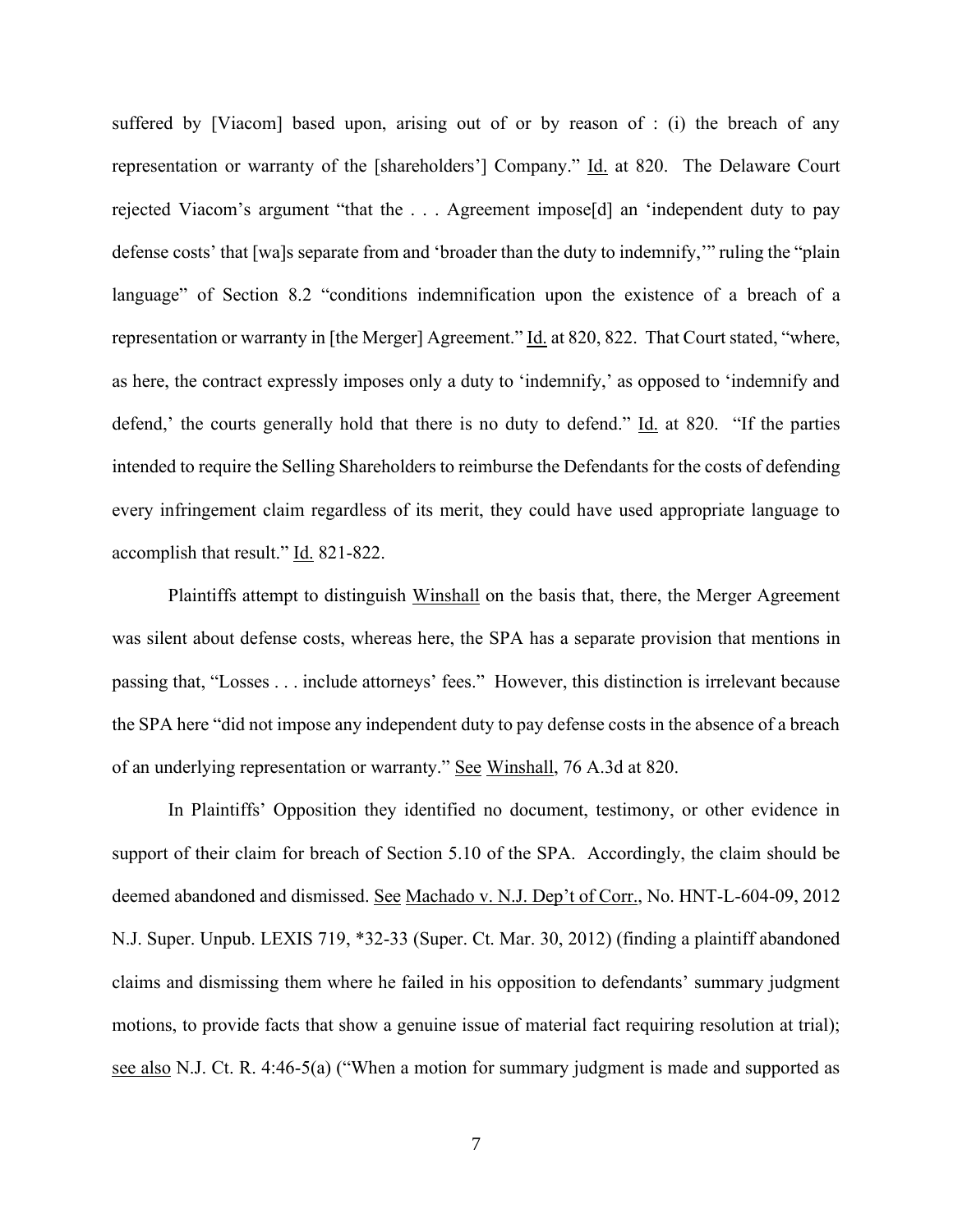provided in this rule, an adverse party may not rest upon the mere allegations or denials of the pleading  $\dots$ .").

# **II. Claims of Unjust Enrichment (Count II), Promissory Estoppel (Count III), and Declaratory Judgment (Count IV)**

Plaintiffs do not dispute the enforceability of the SPA. Therefore, they cannot proceed on an unjust enrichment theory where the rights they seek to enforce, the indemnification rights, are defined by the SPA. See Segovia v. Equities First Holdings, LLC, No. 06C-09-149-JRS, 2008 Del. Super. LEXIS 197, at \*22 (Super. CT. May 30, 2008) ("Because Plaintiffs have not challenged the enforceability of the loan documents, Plaintiffs are precluded from recovering on a theory of unjust enrichment.") The same is true for the claim of promissory estoppel. See Dolan v. Altice USA, Inc., No. 2018-0651-JRS, 2019 Del. Ch. LEXIS 242, at \*25 (Ch. June 27, 2019) (ruling that "[p]romissory estoppel does not apply . . . where a fully integrated, enforceable contract governs the promise at issue," that a Court "must look to the contract as the source of a remedy," and that only "where a defendant denies that she is contractually bound to the plaintiff, or asserts that the contract is unenforceable, . . . may [a plaintiff] plead promissory estoppel as an alternative").

Plaintiffs also seek a declaratory judgment as to their rights under the SPA which Plaintiffs acknowledge is derivative of their breach of contract claim. A declaratory judgment claim must be dismissed where it seeks an interpretation as to a party's contractual rights, and the related breach of contract claim is dismissed. See Microstrategy Inc. v. Acacia Research Corp., No. 5735- VCP, 2010 Del. Ch. LEXIS 254 (Del. Ch. Dec. 30, 2010). Thus, just as the breach of contract claim is defective and is dismissed, so too, the claim for declaratory judgment is defective and dismissed. Therefore, Plaintiffs' quasi-contract claims must be dismissed.

### **III. Judicial Estoppel Bars Plaintiffs' Claims**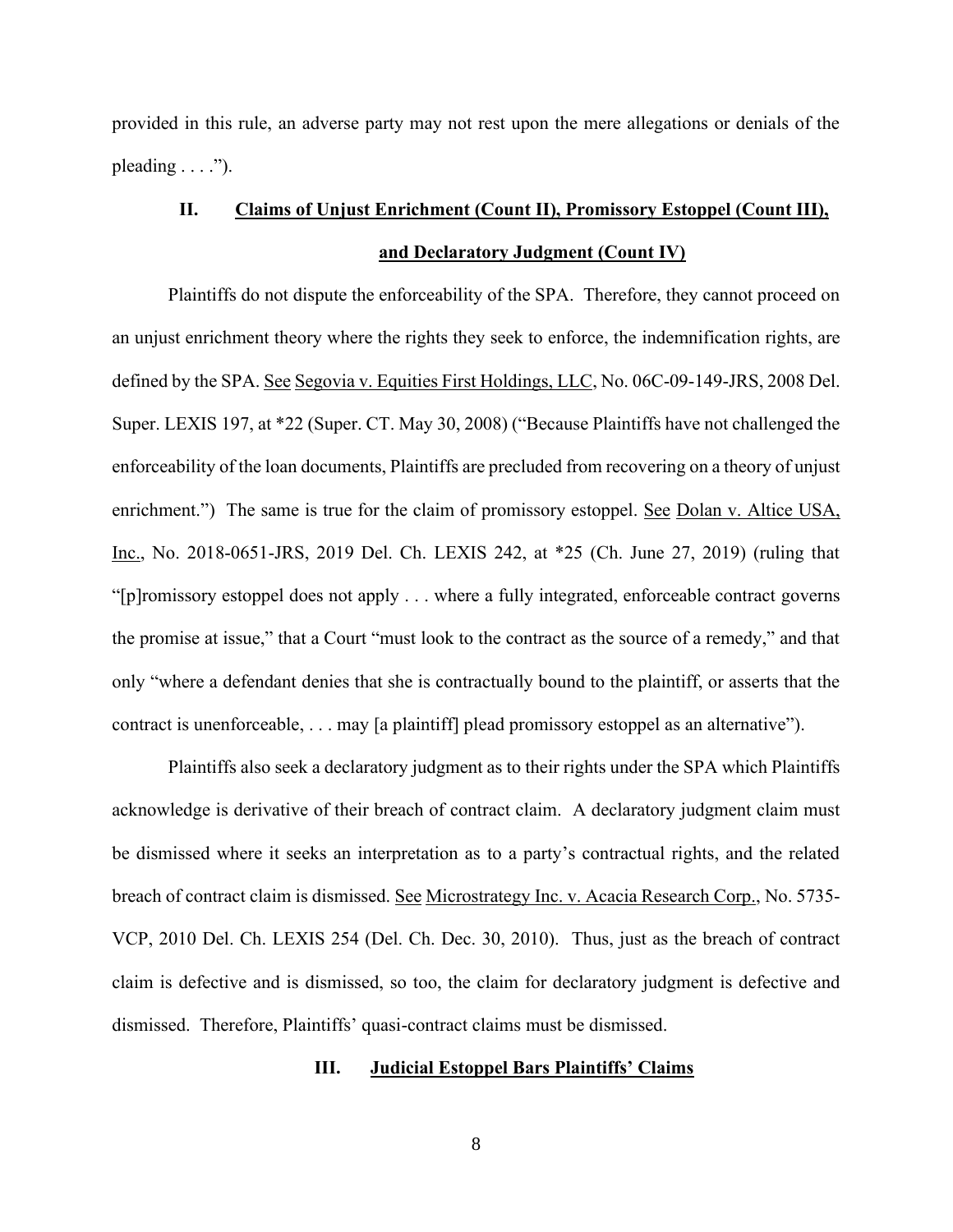The doctrine of judicial estoppel operates to bar a party to a legal proceeding from arguing a position inconsistent with one previously asserted. Cummings v. Bahr, 295 N.J. Super. 374, 385 (App. Div. 1996). It provides that "[w]here a party assumes a certain position in a legal proceeding, and succeeds in maintaining that position, he may not thereafter, simply because his interests have changed, assume a contrary position. See New Hampshire v. Main, 532 U.S. 742, 749 (2001); see also State v. Gonzalez, 142 N.J. 618, 623 (1995). The doctrine is equally applicable when an inconsistent statement or position has been taken and accepted in a prior quasijudicial proceeding. Ramer v. New Jersey Transit Bus Operations Inc., 335 N.J. Super. 304, 312 (App. Div. 2000). Arbitrations are quasi-judicial proceedings to which judicial estoppel applies. Snyder v. American Ass'n of Blood Banks, 144 N.J. 269, 301 (1996).

Courts have held that the doctrine of judicial estoppel applies to positions taken by parties in prior arbitrations. See City of Trenton v. Cannon Cochran Management Services, Inc., No. 1169-08 WL 10464478, at \*2 (N.J. Super. L. Aug. 31, 2009). In Konieczny v. Micciche, 305 N.J. 375, 384-87 (App. Div. 1997), the Court found that the plaintiff was estopped from asserting contrary facts to those asserted in a prior arbitration against the defendant under the doctrine of collateral estoppel.

Plaintiffs are now seeking to abruptly switch sides from the position they maintained and successfully achieved at the Arbitration and now relitigate the same matter to a finding of improper behavior. A final and binding decision was reached in the Arbitration in favor of Plaintiffs. Their position was that wrongful payments were not made, and no improper sales of equipment occurred. Plaintiffs now somehow assert the opposite on the instant claims for indemnification. The judicial estoppel doctrine requires that this contradictory position be prohibited.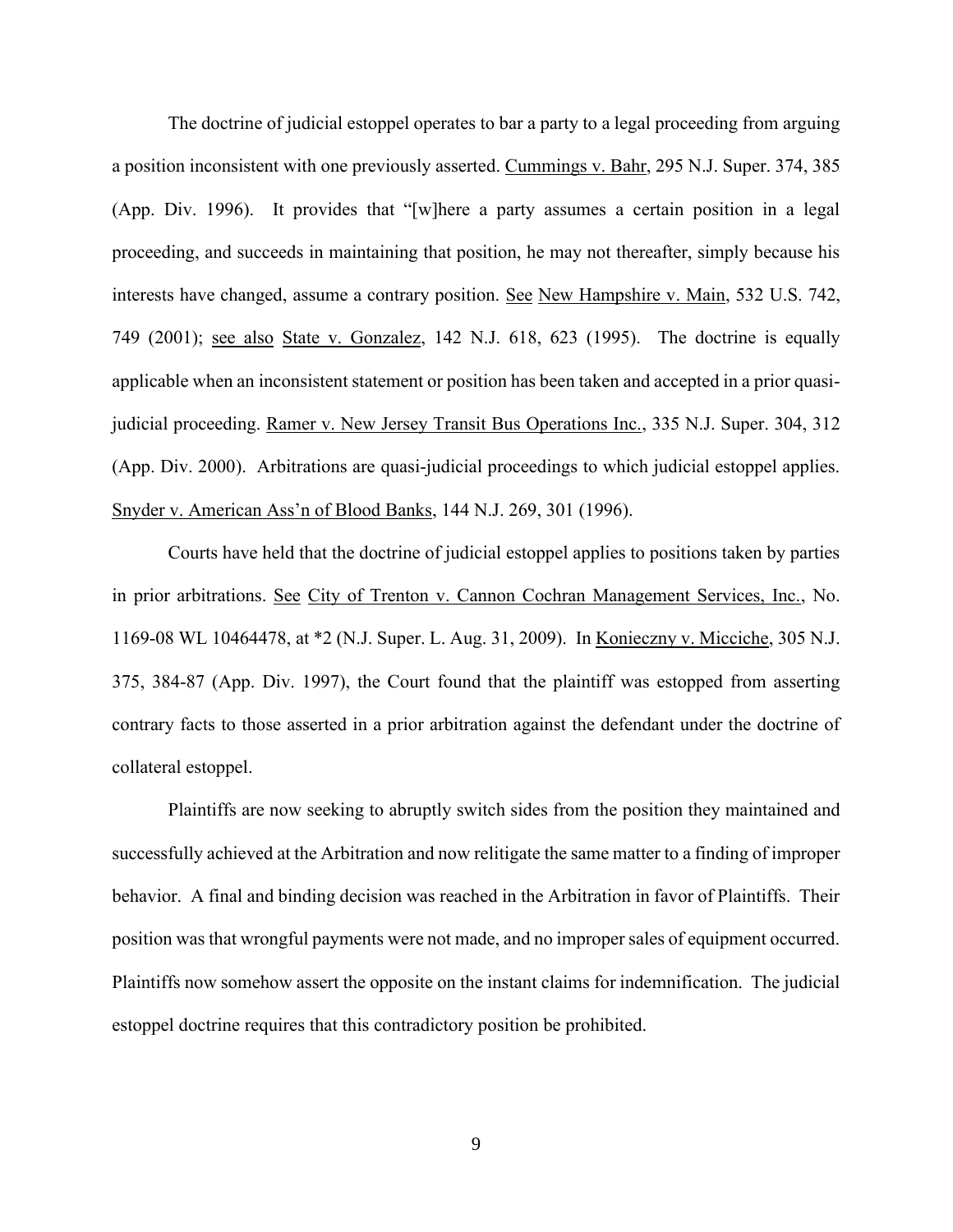#### **IV. Defendant Richard Hall's Counterclaim**

In response to Plaintiffs' Complaint, Defendant Hall asserted a breach of contract counterclaim against Jordan Health. Defendant Hall's counterclaim is based on a promissory note date February 2, 2018 (the "Note"), that Jordan Health provided Defendant Hall as consideration for its repurchase from Defendant Hall of certain stock in connection with the SPA transaction. Pursuant to Section 1 of the Note, Jordan Health agreed to make three total payments, each payment consisting of one-third the original principal amount of the Note (\$337,500.00), plus interest accruing daily at a rate equal to six percent per annum.

In February 2019, Jordan Health made the first payment due under the Note. Jordan Health, however, failed to make the second payment due on February 2, 2020. As a result, Defendant Hall, through counsel, sent a notice of default to Jordan Health demanding it make the payment. Jordan Health rejected the demand. Jordan Health has failed to make the third and final payment due under the Note.

While not disputing the monies due under the Note, Jordan Health claims it has no obligation to pay the monies as a result of their presently rejected claim for indemnification. Jordan Health contended that the amount of its indemnification claims against Defendant Hall far exceed the amounts payable under the Note, and that Jordan Health is entitled to a setoff of such amounts. Shortly, after Jordan Health rejected Defendant Hall's demand, Jordan Health provided Defendant Hall with a copy of the Final Award entered in the Arbitration. As noted previously, the Final Award confirms that Plaintiffs are not entitled to indemnification. Despite the earlier Arbitration ruling, Jordan Health continues to refuse to make the payments under the Note.

Jordan Health's refusal to pay the amounts due under the Note is predicated again on the "setoff" defense which is based on the indemnification claim. However, Plaintiffs'